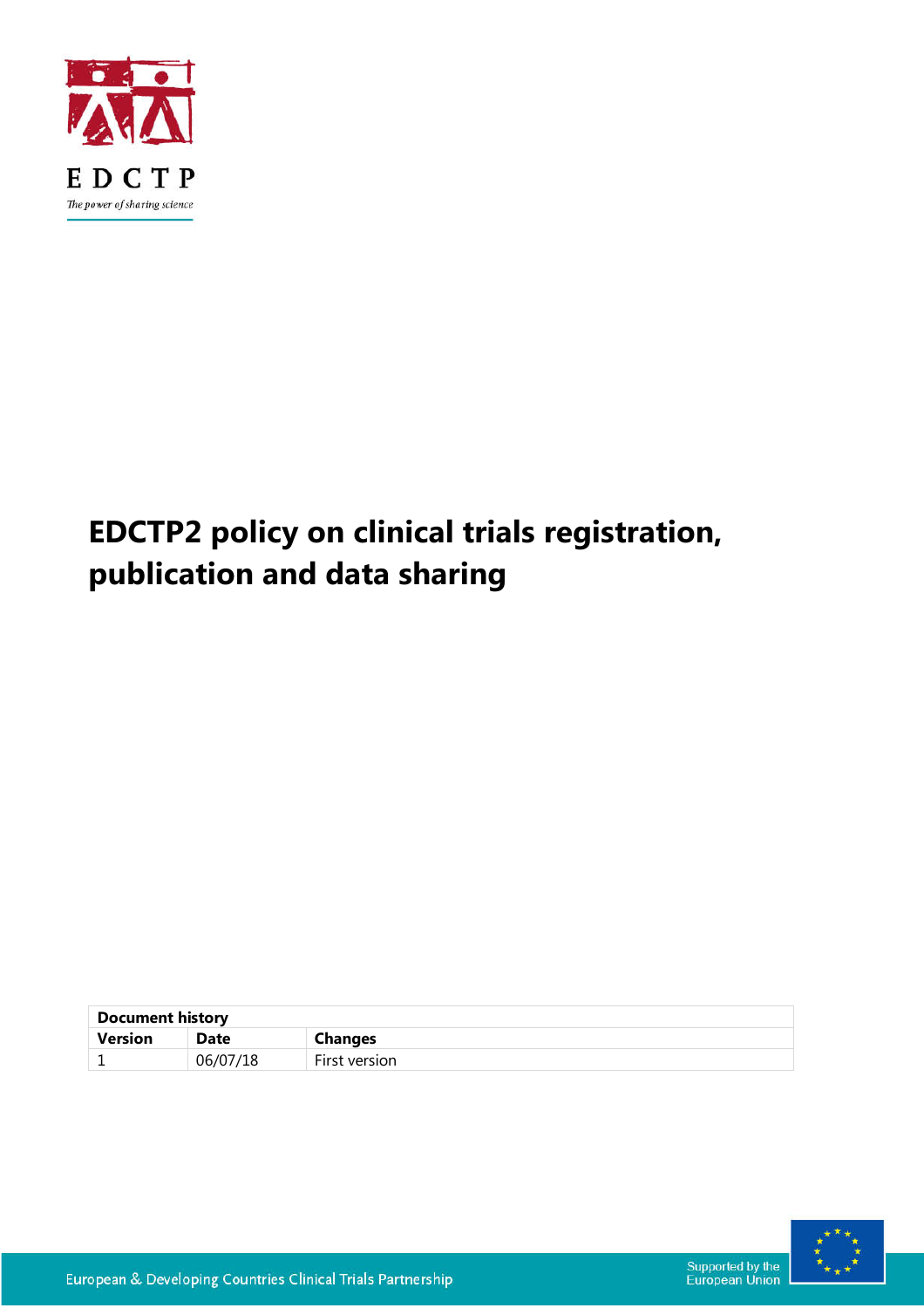# **Table of contents**

| $1_{\cdot}$             |  |  |
|-------------------------|--|--|
| 2.<br>2.1<br>2.2<br>2.3 |  |  |
| 3.<br>3.1<br>3.2<br>3.3 |  |  |
| 4.<br>4.1<br>4.2<br>4.3 |  |  |
| 5.<br>5.1<br>5.2<br>5.3 |  |  |
|                         |  |  |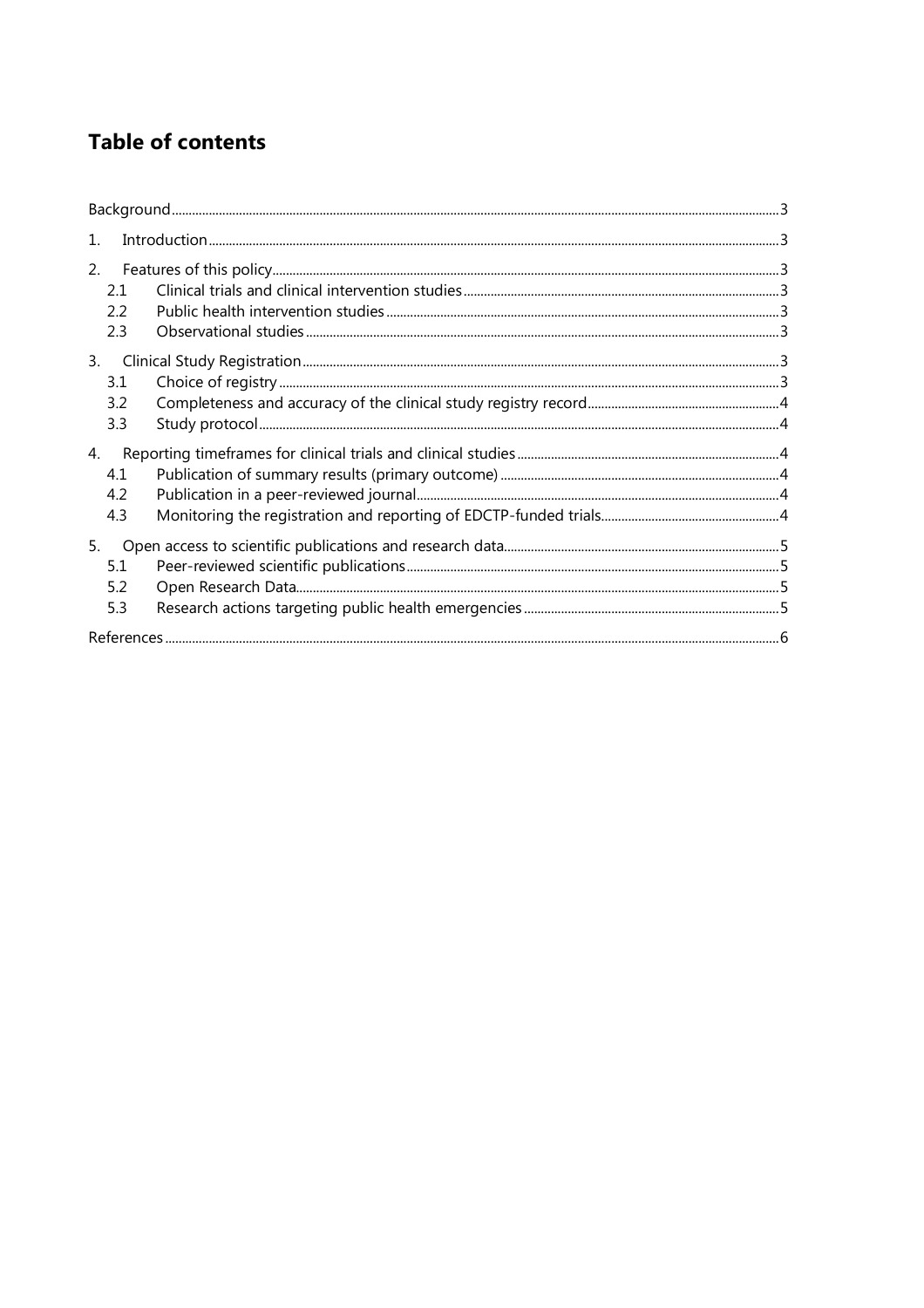# **Background**

EDCTP became a signatory to [the Joint statement on public disclosure of results from clinical trials](http://www.who.int/ictrp/results/jointstatement/en/)<sup>1</sup> on 5 July 2017. This policy document sets out the expectations of EDCTP and the requirements that EDCTP grant holders conducting clinical trials and clinical studies must comply with.

# **1 Introduction**

EDCTP is a major funder of clinical trials and clinical studies in sub-Saharan Africa. As a signatory to the WHO joint statement, EDCTP affirms that the prospective registration and timely public disclosure of results from all clinical trials is of critical scientific and ethical importance. Furthermore, timely results disclosure reduces waste in research, increases value and efficiency in use of funds and reduces reporting bias, which should lead to better decision-making in health.

EDCTP expects that all grant holders will comply with the joint statement and will ensure that trial results are published in a timely manner through prompt disclosure of summary results and Open Access publications.

# **2 Features of this policy**

The following studies are included in this policy:

#### **2.1 Clinical trials and clinical intervention studies**

Studies which meet the broad definition used by the World Health Organization (WHO) for a clinical trial, which includes all studies evaluating the impact of interventions on human participants: "*any research study that prospectively assigns human participants or groups of humans to one or more health-related interventions to evaluate the effects on health outcomes.*"

Interventions may include drugs, vaccines, cells and other biological products, surgical procedures, radiological procedures, devices including diagnostic devices, behavioural treatments, process-of-care changes, preventive care, or other treatments. Clinical trials at all stages, from Phase 1 to Phase 4 and global health trials, are included in this policy.

#### **2.2 Public health intervention studies**

Studies in which there is a public health intervention to promote or protect health, or prevent ill-health, in communities or populations rather than individuals.

#### **2.3 Observational studies**

Studies in which the researcher assesses outcomes in groups of human participants according to a research protocol, in order to investigate the effects of lifestyle or behaviours, or interventions that are part of routine care and not influenced by the researcher.

Studies on human tissues and cells that have already been collected are not part of this policy.

## **3 Clinical Study Registration**

It is mandatory that all clinical trials and interventional studies (categorised as 1 and 2 above) are registered. EDCTP recommends the registration of observational studies (category 3).

#### **3.1 Choice of registry**

Studies must be registered in a primary registry in the [WHO International Registry Network](http://www.who.int/ictrp/network/primary/en/)<sup>2</sup> or ICMJE approved registry<sup>3</sup> before recruitment of the first subject. Registration of EDCTP-funded clinical trials is mandatory and is a deliverable in EDCTP2 projects.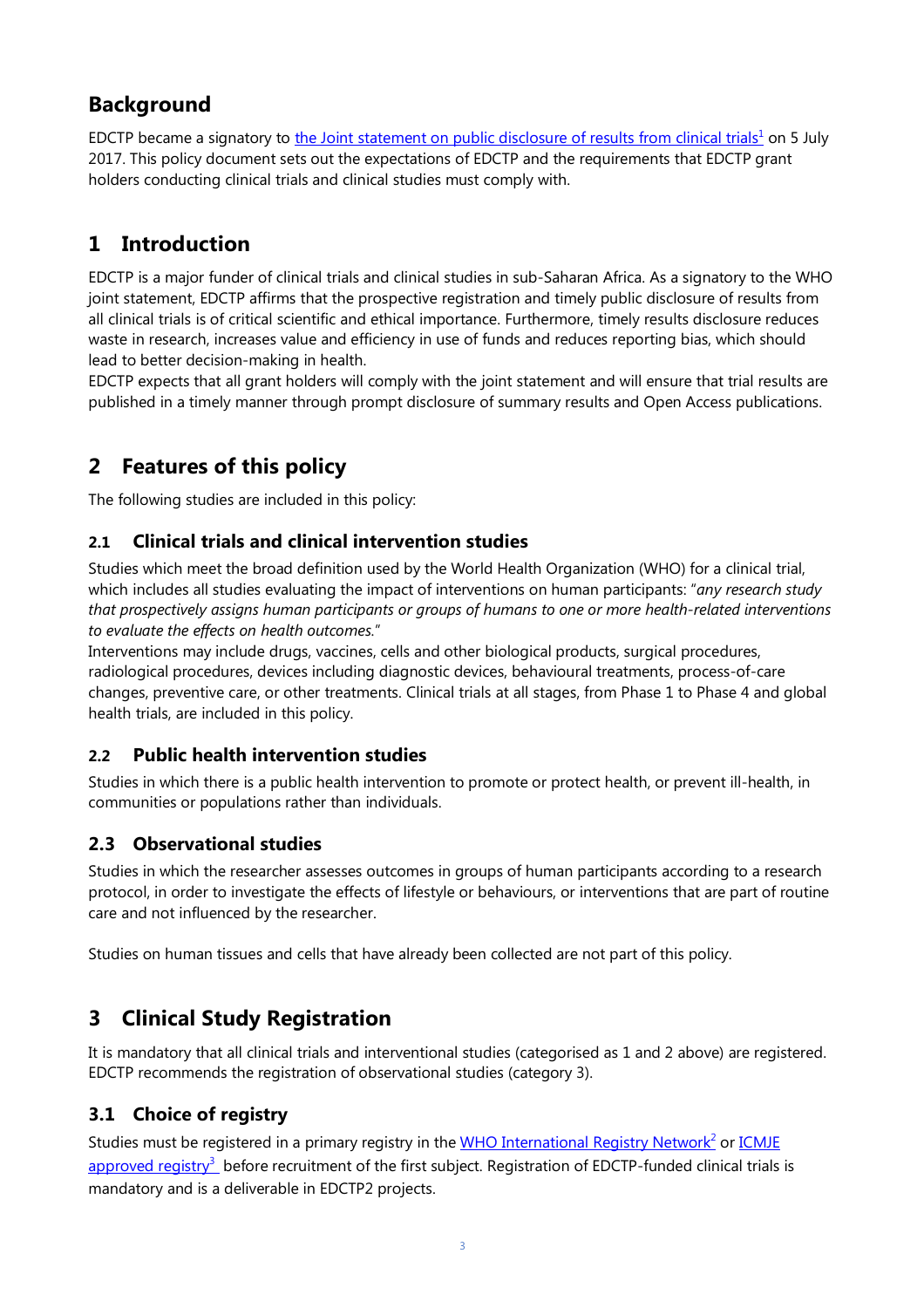#### **3.2 Completeness and accuracy of the clinical study registry record**

EDCTP expects the registry record to be as complete and accurate as possible. All relevant fields of the registry entry must be completed. The entry must be updated regularly (at least annually) in order to chart accurately the progress of the study.

In particular, the following information must be recorded and updated to ensure accuracy:

- Final enrolment numbers achieved
- Date of primary study completion (defined as the last data collection timepoint for the last subject for the primary outcome measure).

If clinical trials/studies are terminated, their status should be updated to note the date of termination, and to report the numbers enrolled up to the date of termination.

#### **3.3 Study protocol**

To ensure transparency, EDCTP expects the study protocol and analysis plan to be made publicly available. EDCTP recommends that details of where and how this information may be accessed be provided in the registry entry. The study protocol for clinical trials should comply with the SPIRIT Statement<sup>4</sup> (Standard Protocol Items: Recommendations for Interventional Trials). It should be noted that the ICJME requires all submitted manuscripts that report clinical trials results to include a [data sharing plan](http://www.icmje.org/news-and-editorials/data_sharing_june_2017.pdf)<sup>5</sup> in the trial's registration.

## **4 Reporting timeframes for clinical trials and clinical studies**

EDCTP expects that the results of EDCTP-funded trials and studies will be made available without undue delay. The summary results of clinical trials should be made publicly available in a timely manner following primary study completion. This may be done by posting to the results section of the clinical trial registry and by journal publication.

#### **4.1 Publication of summary results (primary outcome)**

EDCTP expects that grant holders will disclose the summary results of the study within **12 months** from primary study completion (the last visit of the last subject for collection of data on the primary outcome).

#### **4.2 Publication in a peer-reviewed journal**

Publication in a journal is expected within **24 months** from study completion. The Trial ID or registry identifier code/number should be included in all publications of clinical trials, and should be provided as part of the abstract to PubMed and other bibliographic search databases for easy linking of trial related publications with clinical trial registry site records. This is essential for linking journal publications with registry records.

Beneficiaries must acknowledge [EDCTP funding6](http://www.edctp.org/web/app/uploads/2018/05/Acknowledging-EDCTP-a-guide-for-grantees.pdf)

At the end of each grant, the final report to EDCTP must include a report on the status of posting results in the study registry (including timelines when final posting of results is scheduled after end of the funding period). To be scheduled for the time of expected results posting or for the last months of the project, whichever comes earlier).

Research results should be reported in accordance with the recommendations of the CONSORT Statement<sup>7</sup> or an alternative reporting guideline appropriate to the study design (see the **EQUATOR Network**<sup>8</sup>).

#### **4.3 Monitoring the registration and reporting of EDCTP-funded trials**

EDCTP tracks the registration and reporting of EDCTP-funded trials during the lifetime of the EDCTP grant and post grant closure. Beneficiaries that fail to report trials in a timely manner without due justification may be subject to audit. Furthermore, as part of the application process, EDCTP may request applicants to provide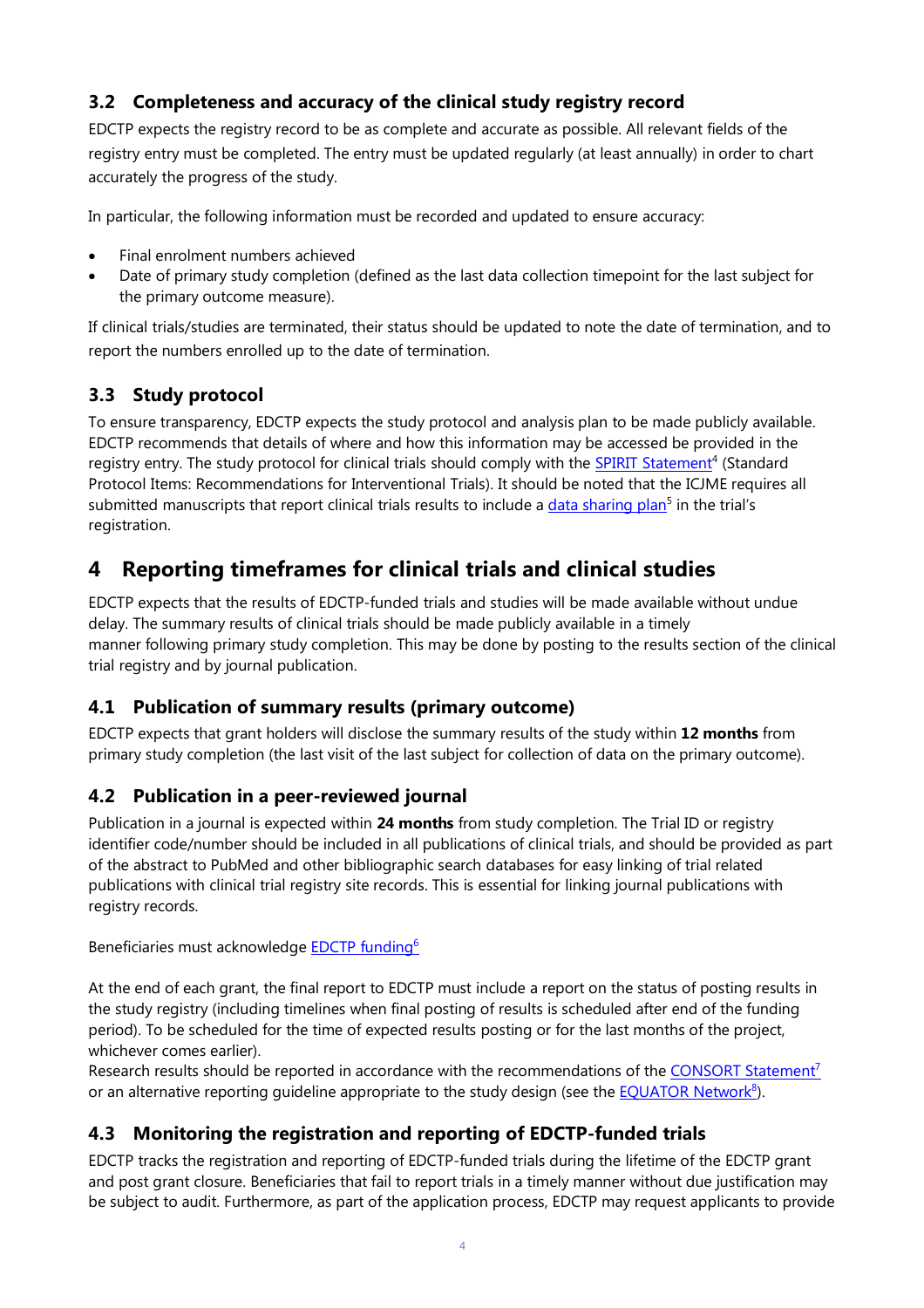details of previous studies and when these were reported. This may be taken into consideration during the evaluation of the operational capacity of the applicants.

## **5 Open access to scientific publications and research data**

The EDCTP2 programme is funded under the Horizon 2020 programme (H2020) and is committed to open access. Open access refers to the practice of providing online access to scientific information that is free of charge to the end-user and reusable. This encompasses:

- Peer-reviewed scientific research articles (published in scholarly journals)
- Research data (data underlying publications, curated data and/or raw data).

#### **5.1 Peer-reviewed scientific publications**

Article 29.2 of the EDCTP2 grant agreement sets out the legal requirements on open access to scientific publications. Each beneficiary must ensure open access to all peer-reviewed scientific publications relating to its results.

Open access to other types of publications is also recommended.

#### **5.2 Open Research Data**

Open access is the default setting for research data generated in EDCTP2 and H2020. For more information see the H2020 quidelines on Open Access<sup>9</sup>. The legal requirements for projects participating in the Open Research Data pilot are set out in Article 29.3 of the EDCTP2 grant agreement. However, not all data can be open. Beneficiaries must ensure data privacy and that personal data are not shared.

Projects may opt out of the open research data pilot at any stage (either before or after signing the grant) and so free themselves retroactively from the obligations associated with the conditions if:

- Participation is incompatible with rules on protecting personal data
- Participation is incompatible with the obligation to protect results that can reasonably be expected to be commercially or industrially exploited
- Participation is incompatible with the need for confidentiality in connection with security issues
- Participation would mean that the project's main aim might not be achieved
- The project will not generate / collect any research data or
- There are other legitimate reasons

EDCTP expects all projects conducting clinical studies to have a data management plan that is updated during the course of the project. A data management plan is a mandatory deliverable for EDCTP2 projects (RIAs). EDCTP is in the process of developing a data management portal in support of open access to clinical data from EDCTP2-funded clinical trials and studies. Details of this portal will follow.

#### **5.3 Research actions targeting public health emergencies**

For actions targeting public health emergencies, the beneficiaries must deposit the digital research data generated in the action in a research data repository and take measures to make it possible for third parties to access, mine, exploit, reproduce and disseminate the data free of charge for any user, at the latest within 30 days after it has been generated.